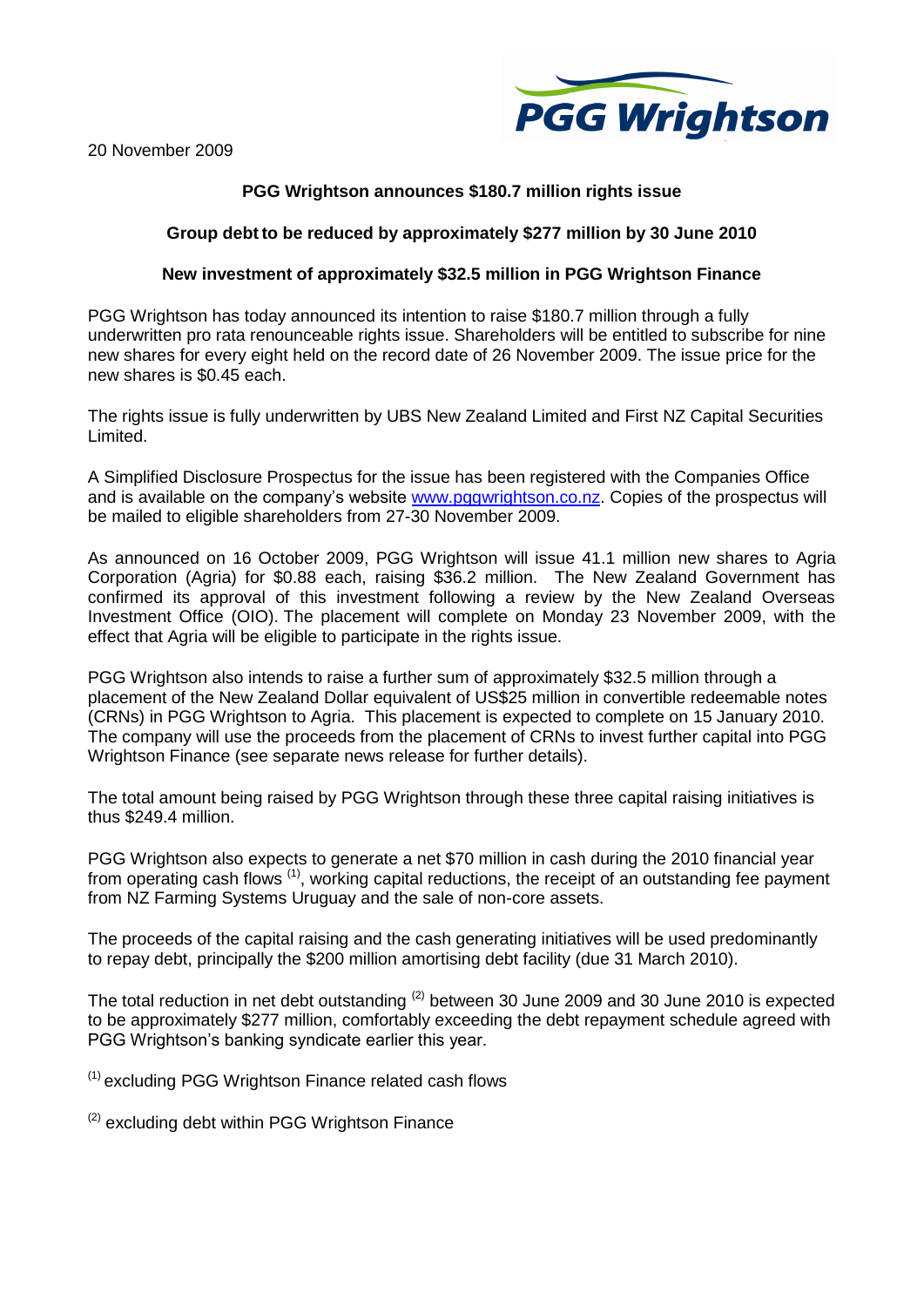

### **Renewed financial strength**

The chairman, Keith Smith, said today: "The rights issue represents an opportunity for existing and new investors to participate on attractive terms in a process that will underpin the continuing stability and progress of the company.

"The coming debt repayment will ensure that PGG Wrightson is appropriately capitalised for the current economic and trading environment.

"The company will be well placed to enhance value for shareholders, supporting its current operations and enabling new opportunities to be progressed where there is a compelling business case.

"PGG Wrightson has an intrinsically strong position as a diversified provider of services and products to agribusiness in New Zealand and internationally.

"It has a long standing role in New Zealand agriculture, with a comprehensive product offering and advice-based service model that sustain a range of market leading positions.

"The company also has a growing international presence, with extensive operations in the Australian seeds market and growth positions in South America. The recently-announced cooperation agreement with Agria has the potential to foster development of new business opportunities. PGG Wrightson's involvement in such initiatives is expected to be primarily in the form of management expertise and intellectual property.

"While operating conditions in agriculture have been testing over the past two years, it is clear that the strong fundamentals of the industry remain in place. Food prices have risen overall since 2002, underpinned by increasing global demand from the world's developing and emerging economies. Meanwhile, supply side pressures such as competition for productive land and crop use, and adverse weather in key agricultural regions, have placed increased emphasis on productivity improvements.

"The recent announcement by Fonterra of a substantial increase in its 2009-10 payout forecast is a welcome reminder of the positive fundamentals for dairy and for agriculture generally. We believe these fundamentals are likely to endure, and PGG Wrightson will be appropriately positioned to benefit from the resulting opportunities."

#### **Performance and strategy**

The Managing Director, Tim Miles, said that difficult trading conditions experienced from the final quarter of the 2009 year had persisted into the current trading period. "The company is, however, making continued progress through improvements to its operating performance and efficiency.

"As outlined at the annual shareholders' meeting on 29 October, we have four key strategies to build the performance of the company.

- $\bullet$ Enhancing the way we work with customers and the experience they have with the company
- Concentrating on businesses with growth potential
- Building our ability to create business through intellectual property and expertise
- Streamlining our operating systems and processes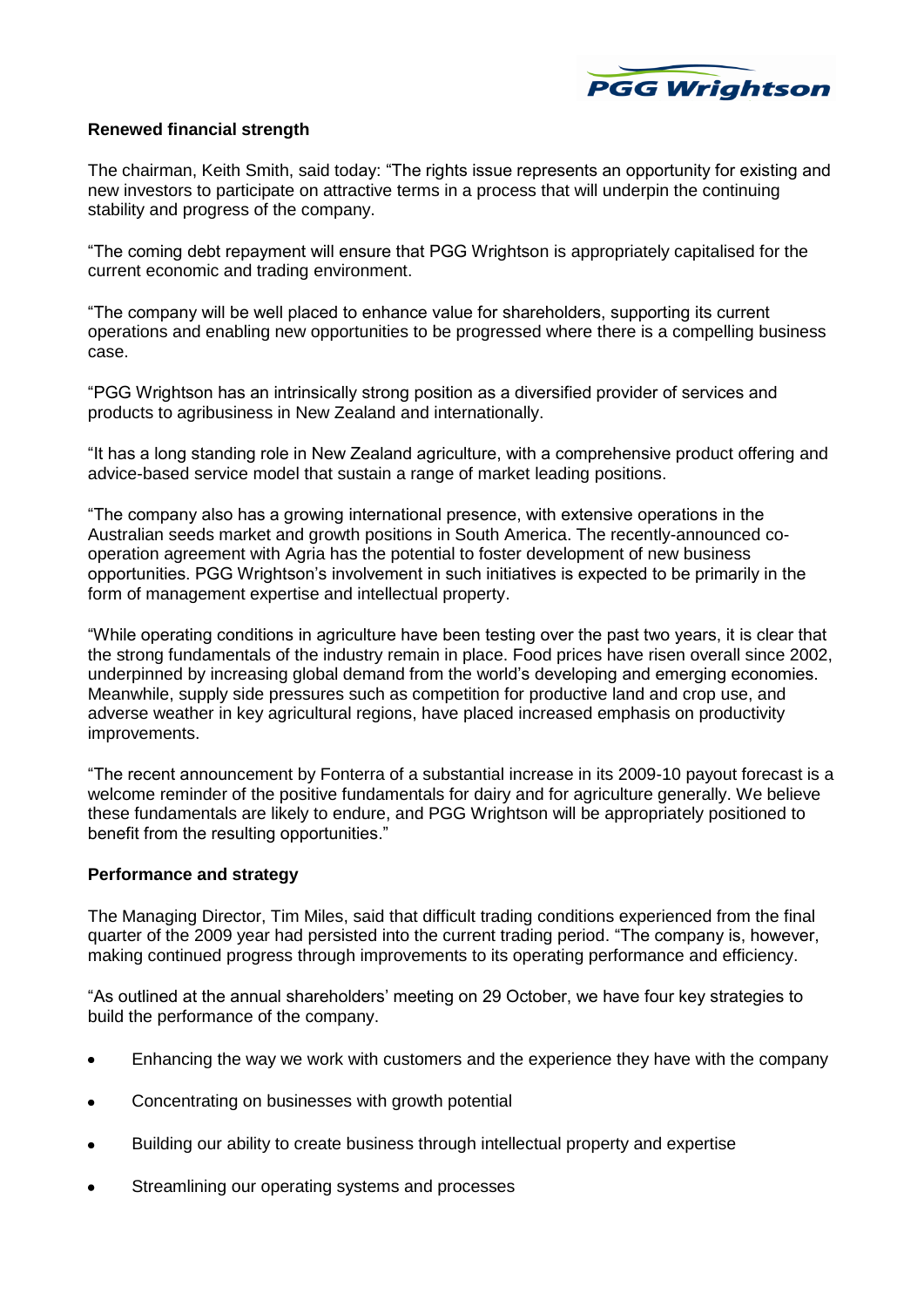

"The key theme within the business is to become more customer-centric and improve the way we interact with our customers. We continue to invest in people, products and technology to support farmer needs.

"We are also addressing cost structures and purchasing terms. A number of initiatives were introduced during the latest year, including a full replacement of the accounting and billing systems for the parent company, a review of procurement and outsourcing group-wide and active management of the vehicle fleet. These and other measures have begun to bear results, with annualised savings of approximately \$4.3 million in the first three months of the current financial year."

### **Prospective Financial Information**

The Simplified Disclosure Prospectus registered today includes prospective financial information for the year to 30 June 2010 based on a range of assumptions set out in the prospectus.

Highlights include operating earnings before income, taxation, depreciation and amortisation (EBITDA) of \$73.4 million compared with \$80.9 million for the 2009 year.

Operating expenses are anticipated to decrease by approximately 3 percent through cost saving initiatives already in place.

The prospective financial information has been prepared without taking account of any revenue that may arise from the co-operation agreement with Agria.

#### **Cornerstone shareholdings**

The share issue and related agreements will result in a realignment of shareholdings between the existing cornerstone shareholders, Rural Portfolio Investments Limited (RPI) and Pyne Gould Corporation Limited (PGC), and Agria.

RPI, which currently has a shareholding of 27.5 percent, has indicated that it will not subscribe for the shares to which it is entitled in the issue, and will sell approximately 58 percent of its rights to Agria at a negotiated price. RPI intends to subscribe for a small proportion of its rights entitlements and to sell most of its remaining rights through a book-build process to be managed by First NZ Capital and UBS. Upon completion of the rights issue, RPI will have a shareholding of at least 11.8 percent.

PGC, which currently has a shareholding of 20.7 percent, has committed to take up all of its entitlement under the issue. Upon completion of the issue, PGC will have a shareholding of approximately 18.3 percent. The reduction from the present holding of 20.7 percent to 18.3 percent reflects dilution resulting from the placement of PGG Wrightson shares to Agria referred to above.

Agria will be eligible to participate in the rights issue with respect to the 41.1 million shares it will receive by way of the placement announced on 16 October 2009.

Agria will also exercise the rights purchased from RPI. As a result of Agria's participation in the rights issue and the exercise of rights purchased from RPI, Agria is expected to reach a shareholding of 19.0 percent in PGG Wrightson.

#### **Governance**

As previously announced, the Board has commenced a formal governance review to examine the balance of skills required and the desired Board composition. This review has assessed the skills necessary to understand agriculture, operational experience and commercial expertise. It is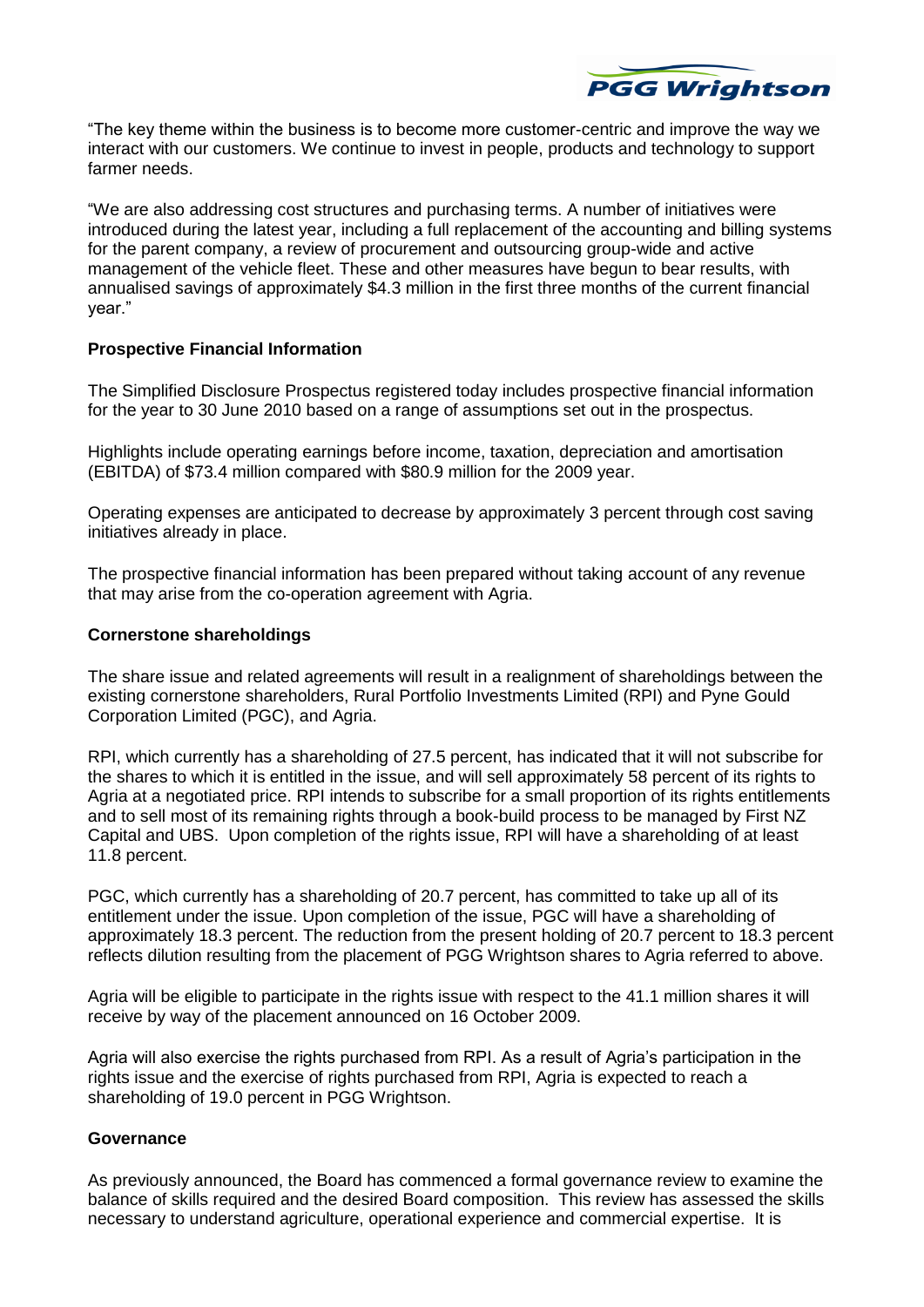

anticipated that the outcomes of this review will be finalised and announced in the early part of the new year.

The size of the Board is anticipated to be eight non-executive directors with the addition of the Managing Director, to a total of nine directors. It is the intention of the Board to have at least three independent directors on the Board with one of the independent directors as Chairman. As stated at the Annual Shareholders Meeting, the person best suited to hold the role of Chairman will be reassessed when the final Board composition is known.

Agria will be entitled to nominate two directors to the Board following completion of the rights offer. In addition, PGC has historically nominated two directors to the Board and has indicated that, following the resignation of Sam Maling, it wishes to nominate a second director following the rights offer.

### **Key dates** \*

| 20 November 2009    |
|---------------------|
| 26 November 2009    |
| 27 November 2009    |
| 27-30 November 2009 |
| 14 December 2009    |
| 16 December 2009    |
| 23 December 2009    |
| 24 December 2009    |
|                     |

\* Dates may be subject to change.

#### **Disclaimer**

Certain statements in this announcement constitute forward-looking statements, involving assumptions about known and unknown risks, uncertainties and other factors. The forward-looking statements included in this announcement are based on the Board's best judgment and experience. Under no circumstances does the inclusion of such statements in this announcement constitute a representation or warranty with respect to the achievement of the results or matters set out therein.

### **Contact details for further information**

Keith Smith, Chairman – Tel: 64 9 308 1877 / Mobile 64 21 920 659 Tim Miles, Managing Director – Tel: 64 3 372 0800 / Mobile: 64 21 567 600

### **Agria Corporation Safe Harbor Statement:**

This announcement contains forward-looking statements. These statements, including the anticipated progress and benefits of Agria's investment in PGG Wrightson, are made under the "safe harbor" provisions of the U.S. Private Securities Litigation Reform Act of 1995. These forward-looking statements can be identified by terminology such as "will," "expects," "anticipates," "future," "intends," "plans," "believes," "estimates," "confident" and similar statements. Agria may